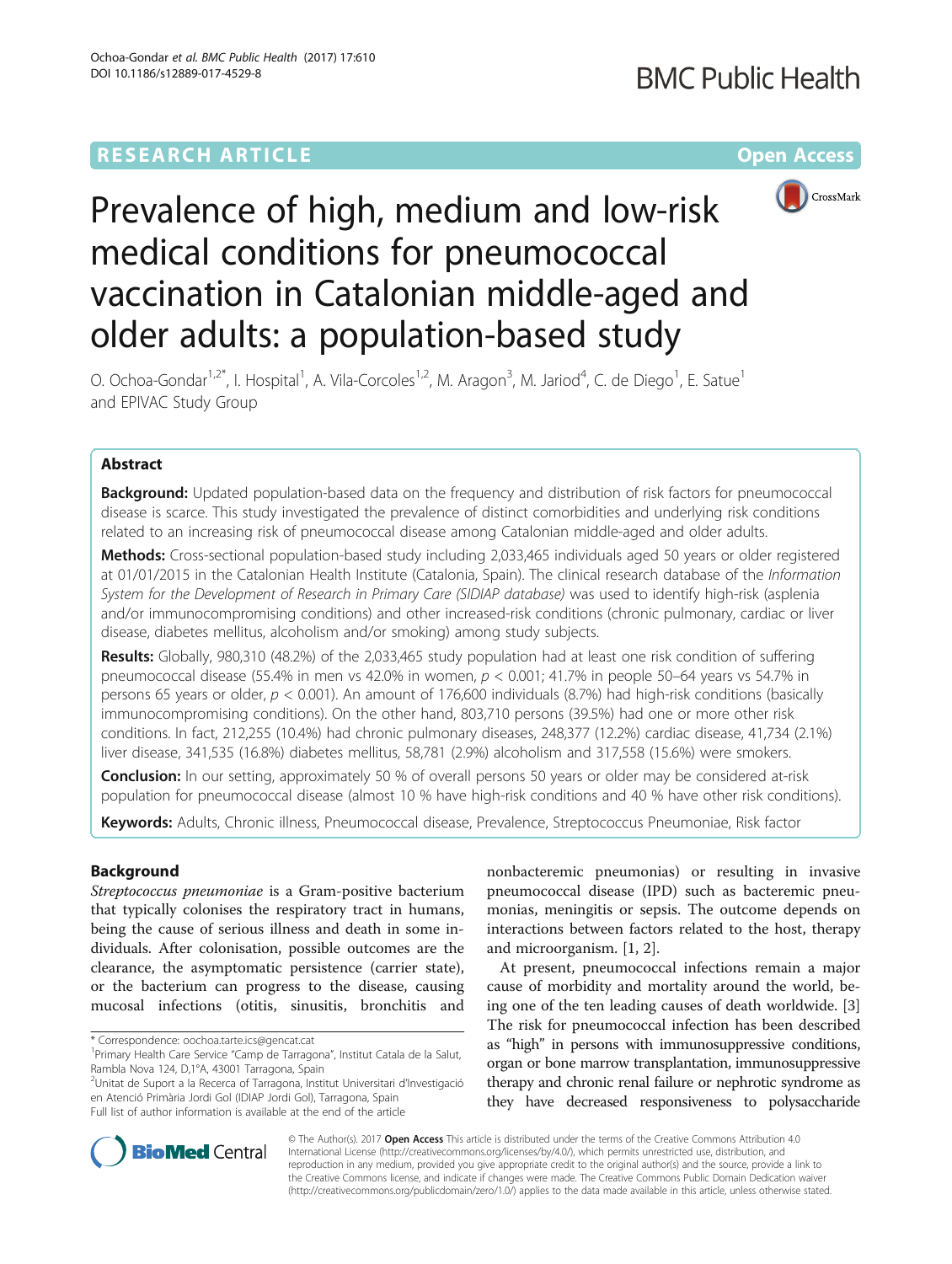antigens or an increased rate of decline in serum antibody concentrations. [\[4\]](#page-6-0) Moreover, persons with functional or anatomic asplenia are at the highest risk for pneumococcal infection, because this condition leads to reduced clearance of encapsulated bacteria from the bloodstream. [[1](#page-6-0), [2, 4](#page-6-0)] Other adults at increased risk for developing pneumococcal infection or experiencing severe disease and complications include immunocompetent persons with chronic heart diseases, chronic pulmonary diseases, chronic liver diseases, diabetes mellitus, alcoholism and smoking. [\[5](#page-6-0)–[8\]](#page-6-0) Elderly persons (i.e, 65 years or older) are a major high-risk group for pneumococcal infections considering that certain degree of immunosenescence occurs in the elderly and, furthermore, the prevalence of chronic illnesses increases with age.

Several studies have investigated the prevalence of distinct risk conditions to suffer IPD among adult populations and have reported incidence of IPD among healthy adults as compared with those with underlying conditions. [[8](#page-6-0)–[11\]](#page-6-0) Usually, the published data was calculated for distinct children age subgroups, adults 18–64 years and elderly persons, but generally there are no specific data disaggregated for distinct adult age subgroups (i.e, younger or middle-aged adults) despite the fact they may have distinct risks for pneumococcal disease. According to these studies, incidence of IPD is around 10 cases per 100,000 population-year among healthy adults over 18 years, with rates up to 50-times higher in some immunocompromised individuals (e.g, haematological cancer and/or HIV infection). [\[8, 11](#page-6-0)] According to published data, 39% of USA adults over 18 years have some risk condition for pneumococcal disease whereas this proportion ranges between 13 and 67% in European studies. [\[8](#page-6-0)–[11](#page-6-0)].

At present, two pneumococcal vaccines are available for use in adults: the "classical" 23-valent pneumococcal polysaccharide vaccine (PPV23) and the "new" 13-valent protein-polysaccharide conjugate vaccine (PCV13). The PPV23 was marketed in 1983 [[4\]](#page-6-0) whereas the PCV13 has only been available for use in adults since 2012. [[12](#page-6-0)] From a public health point of view, the availability of two different vaccines for adults and the possibility of sequential vaccination with both vaccines is a key point to establish different vaccination strategies.

In Catalonia and Spain, since the 2000s, the PPV23 is recommended and publicly funded for all people aged 65 years or older (with or without risk conditions) as well as for those persons 18–64 years with certain underlying risk conditions such as asplenia, immunocompromising conditions, chronic pulmonary, cardiac, renal or liver disease, diabetes, alcoholism and smoking. [[13](#page-6-0), [14](#page-6-0)] The PCV13 is publicly funded only for "high" risk individuals (i.e, immunocompromised patients, anatomical or functional asplenia, cochlear implants and CSF leaks). [[13, 14](#page-6-0)] The PCV13 is also prescribed by some doctor for some immunocompetent patients with other risk conditions (e.g. chronic bronchitis, asthma and/or cardiac disease) although it is not publicly funded in these individuals. [\[15](#page-6-0)].

In 2015, the reported pneumococcal vaccination coverage in Catalonia was 39% among adults ≥50 years-old (4.8% in 50–59 years vs 35.5% in 60–69 years vs 71.9% in 70–79 years vs 79.5% in 80 years or older). [\[16](#page-6-0)] According to the most recent published data, incidence of IPD in Catalonia during the 2012–2014 period was 12.3 cases per 100,000 all-age population and year (40.9 in children under 2 years, 22.3 in children 2–4 years, 3.9 in 5–19 years, 7.4 in 20–64 years and 31.8 in people ≥65 years). [[17](#page-6-0)].

As mentioned above, several studies have reported the prevalence of chronic illnesses and underlying conditions among hospitalised patients with IPD or pneumonia, [[8](#page-6-0)–[11](#page-6-0)] but there is limited population-based data reporting the prevalence of some conditions (especially low prevalence conditions) classically related with increasing risk for pneumococcal disease. Accurate prevalence data about risk conditions for pneumococcal disease is needed to calculate the true magnitude of at-risk groups and estimate the size of different target populations to implement distinct alternative antipneumococcal vaccination strategies currently available. [\[13](#page-6-0)–[15](#page-6-0), [18](#page-6-0)–[20](#page-6-0)].

The present study investigated the prevalence of distinct comorbidities and underlying conditions related to increasing risk (high-, medium- and low-risk) for pneumococcal infections among Catalonian middle-aged and older adults. High-risk persons in the same population have been previously described elsewhere. [\[21](#page-6-0)].

## **Methods**

This is a cross-sectional population-based study involving all individuals aged 50 years or older, who were registered in the Primary Health Care Centres (PHCCs) of the Catalonian Health Institute on January 1, 2015 ( $N = 2,033,465$ persons).

In Catalonia, a region in North Eastern Spain with seven million people, there are 358 PHCCs (comprised of family physicians, nurses and support staff ) which are distributed by geographical area and are responsible for the health care of the population in their areas. The Catalonian Health Institute manages 274 PHCCs, serving a population of approximately five million people. Doctors and nurses systematically use electronic medical records to record medical diagnoses, underlying conditions, prescriptions, and other clinical patient management activities coded according to the International Classification of Diseases, 10th Revision (ICD-10).

The Catalonian Health Institute Information System for the Development of Research in Primary Care ("SIDIAP" database) compiles coded clinical information from the Electronic PHCC's records, [\[22](#page-6-0)] and it has been used as the data source for this report. Quality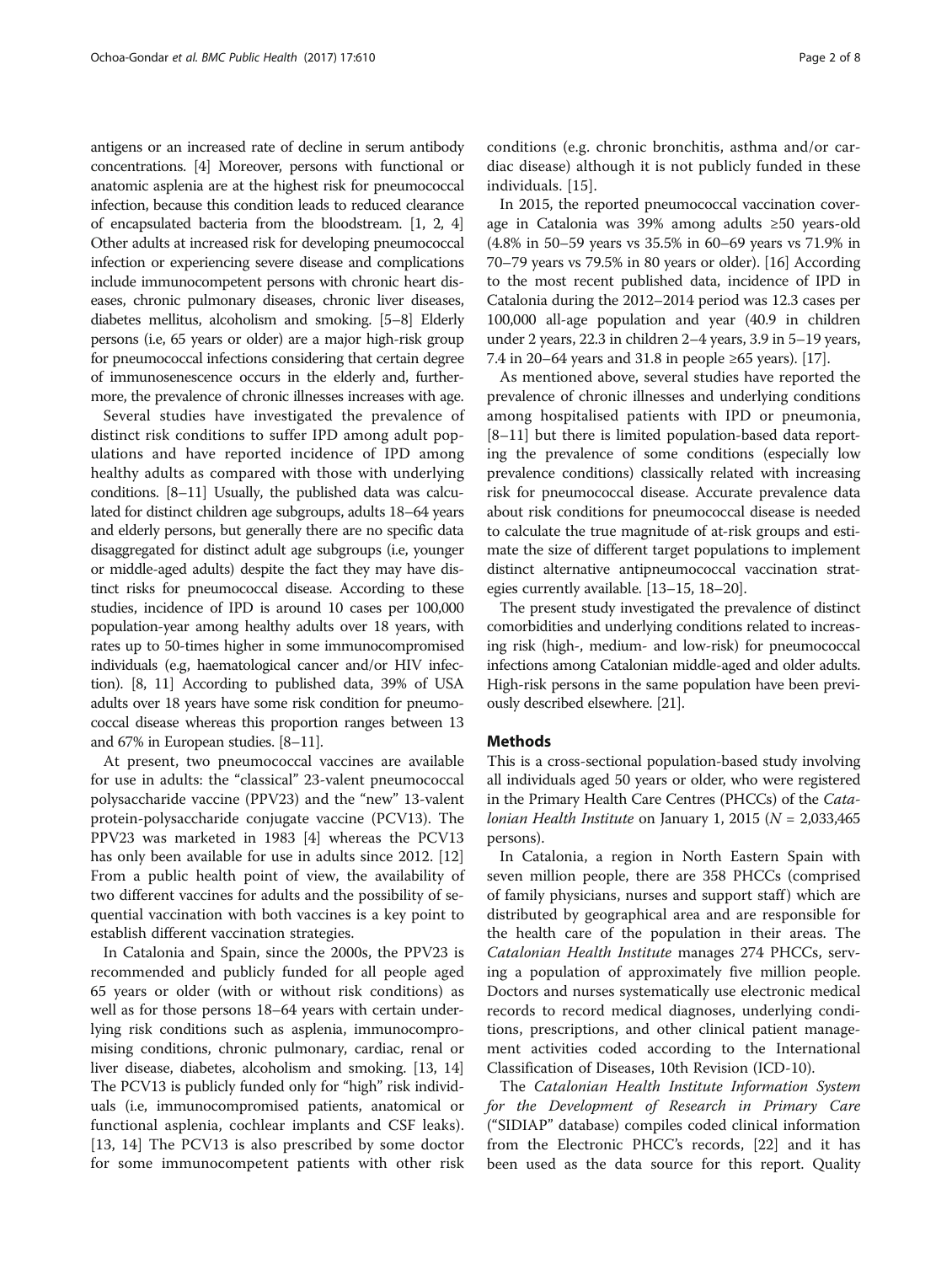criteria for clinical data of the SIDIAP research database were reported in a validated comparison process. [[23](#page-6-0)] The SIDIAP sample is representative of the general Catalonian population in terms of geography, age and sex distributions, according to the official census. [[22\]](#page-6-0).

The "SIDIAP" research database was used to identify chronic comorbidities and underlying medical conditions among study subjects, who were classified into three risk strata on the basis of immunocompromise degree and current recommendations for pneumococcal vaccination. [[4, 13, 14](#page-6-0)] Risk stratum 1 (highest-risk) included persons with anatomic or functional asplenia (ICD-10 codes: D57,D73, Q89), cochlear implants (Z96.2, Z45.3), CSF leaks (Z98.2), primary immunodeficiency (D80-D84), HIV infection (B20-B24), nephrotic syndrome (N04, N39.1), severe chronic renal failure (N18-N19 with glomerular filtration rate  $\leq 30$  ml/min), bone marrow transplantation (Z94), solid organ or haematological neoplasia (C00 to C97) diagnosed within previous 5 years, long-term immunosuppressive medication and/or radiotherapy in the previous 12 months (coded according to specific SIDIAP codes). Risk stratum 2 (medium-risk) included immunocompetent patients without a level 1 condition but who had a history of chronic pulmonary/respiratory disease (including chronic bronchitis/emphysema [J41-J44], asthma [J45-J46] and/or other chronic pulmonary diseases [P27, E84, J47]), chronic cardiac disease (including congestive heart failure [I50], coronary artery disease [I20-I22, I25] and/or other chronic heart diseases [I05-I08, I11,I35- I37,I42, I51.7]), chronic liver disease (including chronic viral hepatitis [B18], cirrhosis [K74] and/or alcoholic hepatitis [K70]), diabetes mellitus [E10-E14], alcoholism [F10, G31.2, G62.1, G72.1, I42.6, K29.2, K70] and smoking [F17]. Risk stratum 3 (lowest risk) included immunocompetent persons without level 1 or 2 conditions. We assumed that information in the SIDIAP database was complete, so a condition was considered absent if it was not recorded.

The statistical differences between prevalence for distinct risk conditions according to distinct population subgroups were evaluated using the Chi-squared tests, or Fisher's exact test as appropriate. Odds Ratios (ORs) with 95% confidence intervals (CIs) were estimated to compare prevalence between gender and age groups. Statistical significance was set at  $p < 0.05$  (two-tailed). Data were analyzed using the SPSS version 18.0 (SPSS Inc., Chicago, IL, USA).

## Results

Of the total 2,033,465 study population, 935,705 (46%) were men and 1,097,760 (54%) were women, being 1,021,648 (50.2%) aged 50–64 years and 1,011,817 (49.8%) aged 65 years or older.

Globally, 980,310 (48.2%) of the 2,033,465 study population had at least one risk condition to suffer women,  $p < 0.001$ ; 41.7% in people 50–64 years vs 54.7% in persons 65 years or older,  $p < 0.001$ ). Among the 50–64 years age subgroup, prevalence of persons with any high-risk condition (stratum 1) was 4.7% in men and 5.4% in women, whereas prevalence of persons with any medium-risk condition (risk stratum 2) was 42.9% in men and 30.7% in women. Among the 65 years or older age subgroup, prevalence of persons with any high-risk condition (stratum 1) was 14.4% in men and 10.7% in women, whereas prevalence of persons with any medium-risk condition (risk stratum 2) was 50% in men and 36.7% in women (Figure 1).

Overall, 649,014 (31.9%) of the total 2,033,465 study subjects had only one risk condition, 243,127 (12.0%) had two risk conditions, 69,308 (3.4% had three risk conditions and 18,861 (0.9%) had four or more risk conditions.

If we consider those conditions associated with highest risk for pneumococcal infections (risk stratum 1), 3274 (<0.1%) had primary immunodeficiency, 589 (0.2%) HIV infection, 1480 (0.1%) nephrotic syndrome, 15,468 (0.8%) had severe renal failure, 5034 (0.2%) had received bone marrow transplantation, 103,948 persons (5.1%) had recent cancer diagnosis and 72,040 (3.5%) received immunosuppressive treatment/radiotherapy in last 12 months. An amount of 294 (< $0.1\%$ ) had asplenia, 76 (< $0.1\%$ ) cochlear implants and 41 (<0.1%) CSF leaks.

Considering that some persons had more than one high-risk condition, only 176,600 individuals (8.7%) of the overall study population were classified in risk stratum 1 (9.2% in men vs 8.2% in women,  $p < 0.001$ ; 5.1% in persons 50–64 years vs 12.3% in persons 65 years or older,  $p < 0.001$ ).

If we consider the presence of other medical conditions related to an increased risk of pneumococcal infections classified in risk stratum 2, 212,255 persons (10.4%) had chronic pulmonary/respiratory diseases, 248,377 persons (12.2%) had chronic heart diseases, 41,734 (2.1%) chronic

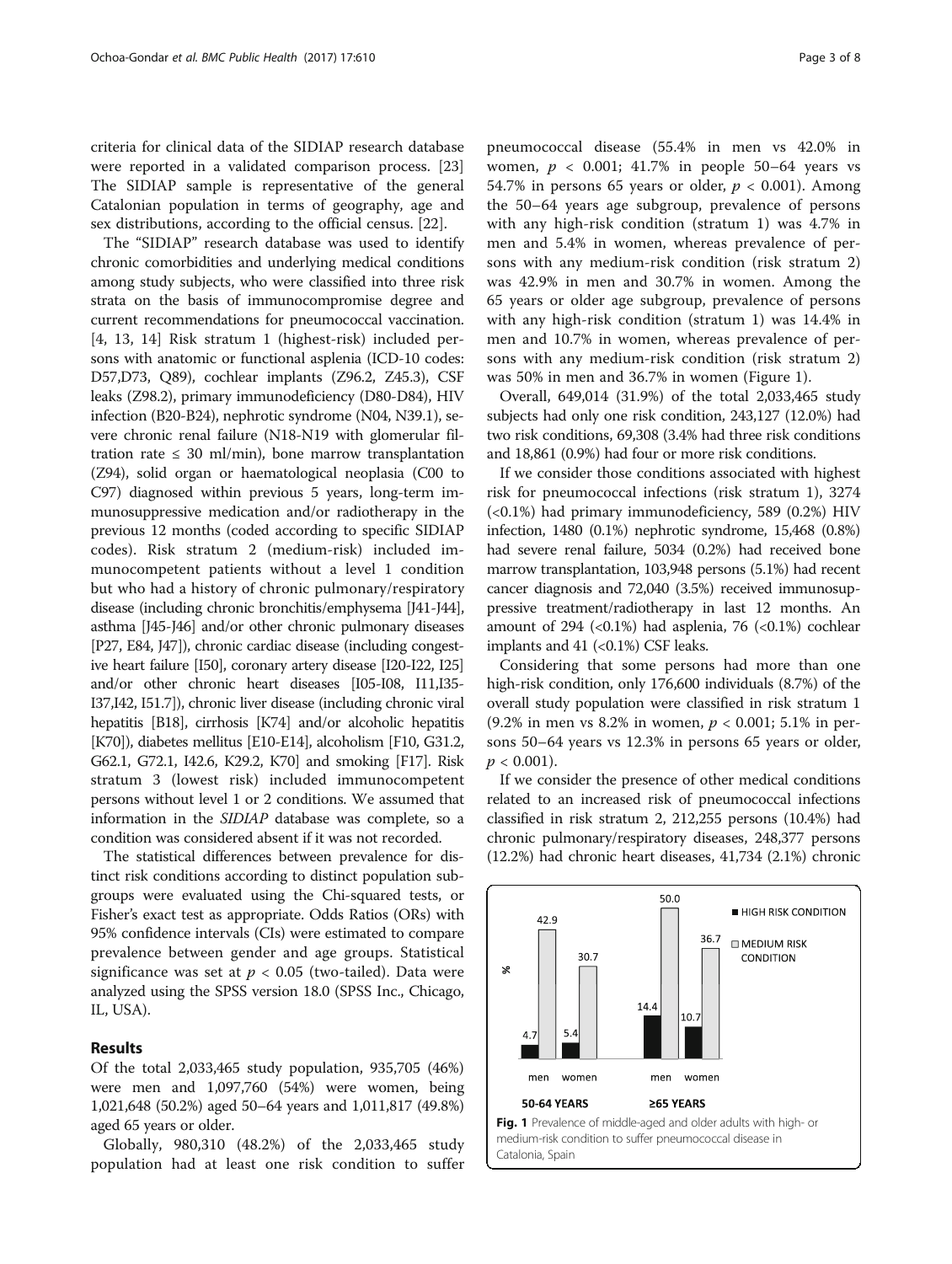liver diseases, 341,535 (16.8%) diabetes mellitus, 58,781 (2.9%) alcoholism and 317,558 (15.6%) were smokers.

Overall, 803,710 individuals (39.5%) of the 2,033,465 study subjects were classified in risk stratum 2 because they had one of the above mentioned conditions but had no concomitantly conditions mentioned in risk stratum 1 (46.2% in men vs 33.8% in women,  $p < 0.001$ ; 36.7% in persons 50–64 years vs 42.4% in persons 65 years or older,  $p < 0.001$ ).

A total of 1,053,155 persons (51.8%) of the overall study population were classified as risk stratum 3 (lowest risk) because they did not present any risk condition mentioned in stratum 1 and/or 2. The prevalence for each one of the distinct risk factor/condition, according to gender and age strata, is shown in Tables 1 and [2](#page-4-0), respectively.

# **Discussion**

Pneumococcal disease is recognized as a major cause of morbidity and mortality around the world. [[3\]](#page-6-0) However, updated population-based data about the prevalence of some underlying medical conditions related to increasing risk of pneumococcal infections is limited. [[8](#page-6-0)–[11](#page-6-0)] We conducted a large population-based cross-sectional study assessing the prevalence of distinct risk underlying conditions to suffer pneumococcal diseases among

2,033,465 middle aged and older adults in a well defined geographical area in North-eastern Spain (Catalonia) with an overall population of seven million all-age inhabitants. The large size of the study population conforms an adequate basis to estimate population-based prevalence of these risk conditions in the Spanish population (which does not substantially differ from the Catalonian population). [\[22](#page-6-0)].

As main findings, approximately 10 % (8.7%) of the overall study population have some underlying conditions related with highest risk for pneumococcal disease (basically immunocompromising conditions) and 40 % (39.5%) have other conditions related to increasing risk (basically chronic pulmonary or cardiac disease, diabetes and/or smoking). Therefore, almost 50 % (48.2%) of the overall population may be considered at-risk for pneumococcal infections in our study. In the present study, most underlying conditions were more common in men than in women. Substantial differences (more than two-times higher prevalence in men than in women) were observed for smoking, alcoholism and HIV infection. Only prevalence of primary immunodeficiency, immunosuppressive treatment, severe renal failure, CSF leaks and cochlear implant were more frequent in women. Recent literature suggests that pneumococcal vaccine effectiveness may be influenced by sex, [[24](#page-6-0)] which underlines the importance

Table 1 Prevalence of major underlying conditions/risk factor for pneumococcal disease, according to gender, in people over 50 years in Catalonia, Spain

|                                           | <b>MEN</b><br>$(N = 935,705)$<br>n(%) | <b>WOMEN</b><br>$(N = 1,097,760)$<br>n(%) | ODDS RATIO (OR)<br><b>OR 95%CI</b> | OVERALL<br>$(N = 2,033,465)$<br>n(%) |
|-------------------------------------------|---------------------------------------|-------------------------------------------|------------------------------------|--------------------------------------|
| Immunocompromising conditions             |                                       |                                           |                                    |                                      |
| Primary immunodeficiency                  | 237 (< 0.1)                           | 352 (< 0.1)                               | $0.79(0.67 - 0.93)$                | 589 $(< 0.1)$                        |
| HIV infection                             | 2533(0.3)                             | 741 (0.1)                                 | 4.02 (3.70-4.37)                   | 3274 (0.2)                           |
| Nephrotic syndrome                        | 900(0.1)                              | 580 (0.1)                                 | $1.82(1.64 - 2.02)$                | 1480(0.1)                            |
| Severe renal failure (GFR $<$ 30)         | 6106(0.7)                             | 9362 (0.9)                                | $0.76(0.74 - 0.79)$                | 15,468 (0.8)                         |
| Bone marrow trasplantation                | 3096 (0.3)                            | 1938 (0.2)                                | $1.88(1.77 - 1.99)$                | 5034 (0.2)                           |
| Recent cancer                             | 55,475 (5.9)                          | 48,473 (4.4)                              | $1.36(1.35 - 1.38)$                | 103,948 (5.1)                        |
| Immunosuppressive medication/Radiotherapy | 29,408 (3.1)                          | 42,632 (3.9)                              | $0.80(0.79 - 0.82)$                | 72,040 (3.5)                         |
| Other high risk conditions                |                                       |                                           |                                    |                                      |
| Asplenia                                  | 141 (< 0.1)                           | 153 (< 0.1)                               | $1.08(0.85 - 1.37)$                | 294 (< 0.1)                          |
| Cochlear implant                          | 27 (< 0.1)                            | 49 $(< 0.1)$                              | $0.65(0.39 - 1.07)$                | 76 (< 0.1)                           |
| CSF leaks                                 | 17 (< 0.1)                            | 24 (< 0.1)                                | $0.85(0.43 - 1.61)$                | 41 $(< 0.1)$                         |
| Chronic respiratory disease               | 115,432 (12.3)                        | 96,823 (8.8)                              | $1.45(1.44 - 1.47)$                | 212,255 (10.4)                       |
| Chronic heart disease                     | 135,426 (14.5)                        | 112,951 (10.3)                            | 1.48 (1.46-1.49)                   | 248,377 (12.2)                       |
| Chronic liver disease                     | 23,290 (2.5)                          | 18,444 (1.7)                              | $1.49(1.46 - 1.52)$                | 41,734 (2.1)                         |
| Diabetes mellitus                         | 183,649 (19.6)                        | 157,886 (14.4)                            | $1.45(1.44 - 1.46)$                | 341,535 (16.8)                       |
| Alcoholism                                | 51,031 (5.5)                          | 7750 (0.7)                                | 8.11 (7.92-8.31)                   | 58,781 (2.9)                         |
| Smoking                                   | 194,865 (20.8)                        | 122,693 (11.2)                            | $2.09(2.07 - 2.10)$                | 317,558 (15.6)                       |

Odds Ratios (ORs) were calculated for men as compared with women. CI denotes confidence interval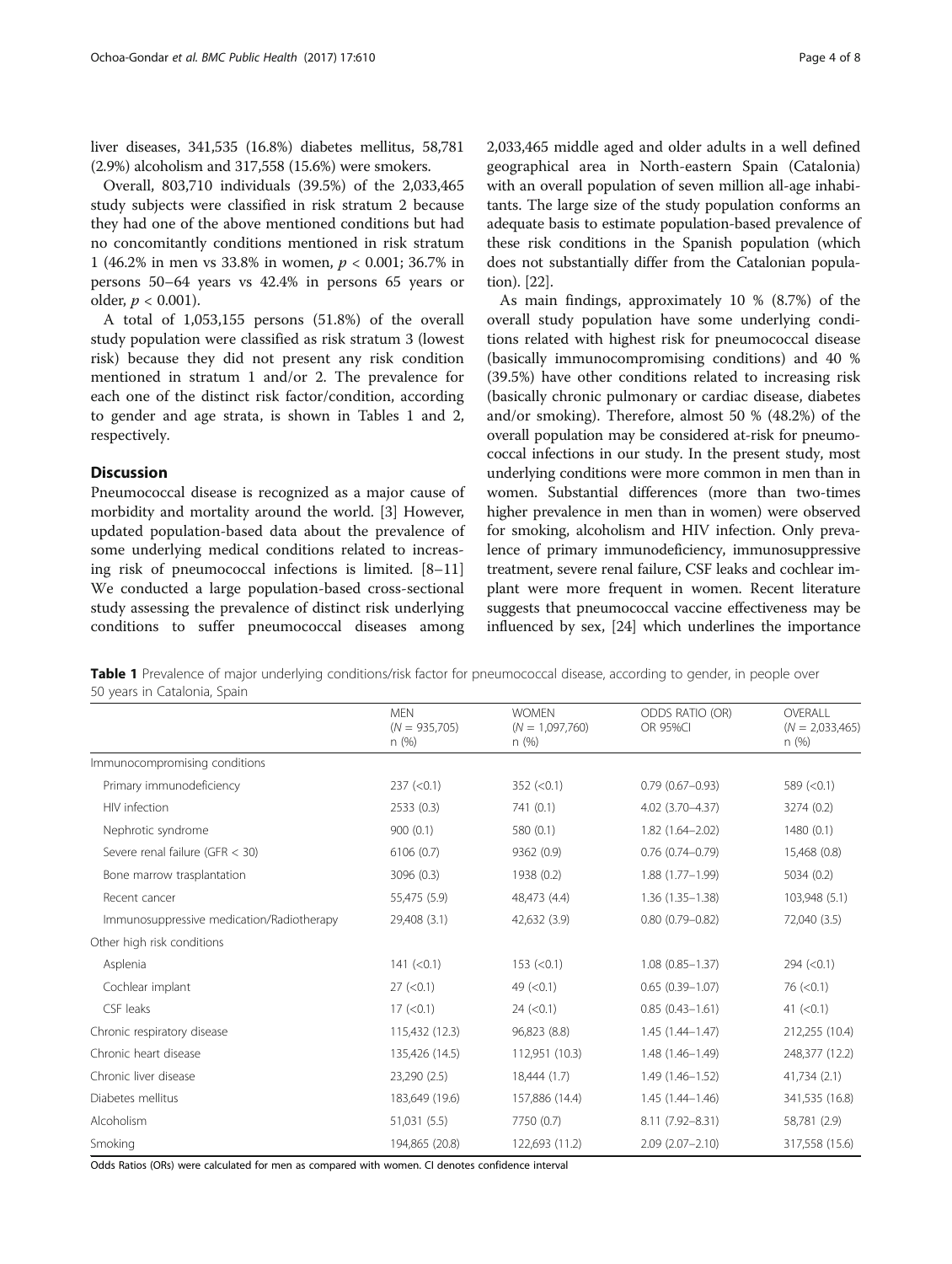<span id="page-4-0"></span>

|  | Table 2 Prevalence of maior underlying conditions/risk factor for pneumococcal disease according to age strata |  |
|--|----------------------------------------------------------------------------------------------------------------|--|
|  |                                                                                                                |  |

|                                           | 50-64 yrs.<br>$(N = 1,021,648)$<br>n(%) | $\geq 65$ yrs.<br>$(N = 1.011, 817)$<br>N(%) | <b>ODDS RATIO</b><br>(OR) |
|-------------------------------------------|-----------------------------------------|----------------------------------------------|---------------------------|
|                                           |                                         |                                              | <b>OR 95%CI</b>           |
| Immunocompromising conditions             |                                         |                                              |                           |
| Primary immunodeficiency                  | 295 (< 0.1)                             | 294 (< 0.1)                                  | $1.01(0.85 - 1.19)$       |
| HIV infection                             | 2825 (0.3)                              | 449 $(< 0.1)$                                | $0.16(0.14 - 0.18)$       |
| Nephrotic syndrome                        | 577(0.1)                                | 903(0.1)                                     | $1.58(1.42 - 1.76)$       |
| Severe renal failure (GFR $<$ 30)         | 1058(0.1)                               | 14,410 (1.4)                                 | 13.94 (13.04-14.84)       |
| Bone marrow trasplantation                | 2415 (0.2)                              | 2619(0.3)                                    | $1.10(1.04 - 1.16)$       |
| Recent cancer                             | 30,339 (3.0)                            | 73,609 (7.3)                                 | $2.56(2.53 - 2.68)$       |
| Immunosuppressive medication/Radiotherapy | 22,319 (2.2)                            | 49,721 (4.9)                                 | $2.31(2.28 - 2.35)$       |
| Other high risk condition                 |                                         |                                              |                           |
| Asplenia                                  | 186 (< 0.1)                             | 108 (< 0.1)                                  | $0.59(0.46 - 0.75)$       |
| Cochlear implant                          | $23$ (< 0.1)                            | 53 $(< 0.1)$                                 | 2.33 (1.39-3.91)          |
| CSF leaks                                 | 11 (< 0.1)                              | 30 (< 0.1)                                   | $2.75(1.33 - 5.83)$       |
| Chronic respiratory disease               | 67,987(6.7)                             | 144,268 (14.3)                               | $2.33(2.31 - 2.36)$       |
| Chronic heart disease                     | 49,362 (4.8)                            | 199,015 (19.7)                               | 4.82 (4.77-4.87)          |
| Liver disease                             | 20,567 (2.0)                            | 21,167(2.1)                                  | $1.04(1.02 - 1.06)$       |
| Diabetes mellitus                         | 100,855 (9.9)                           | 240,680 (23.8)                               | $2.85(2.83 - 2.87)$       |
| Alcoholism                                | 36,808 (3.6)                            | 21,973 (2.2)                                 | $0.59(0.58 - 0.60)$       |
| Smoking                                   | 242,626 (23.7)                          | 74,932 (7.4)                                 | $0.26(0.25 - 0.27)$       |

Odds Ratios (ORs) were calculated for people ≥65 years as compared with people 50–64 years

CI denotes confidence interval

of gender as a stratification factor to assess epidemiological data and vaccine's effectiveness.

Several studies have estimated the incidence of IPD among persons with high-risk conditions such as sicklecell anemia, HIV infection, chronic pulmonary diseases, cardiac diseases, alcoholism and/or smoking [\[4](#page-6-0)–[11](#page-6-0), [25, 26](#page-7-0)] According to systematic reviews, [[4](#page-6-0), [7\]](#page-6-0) anatomic or functional asplenia, immunodeficiency and immunocompromising conditions are considered as major risk factors for pneumococcal infections. Nevertheless, considering the relatively small prevalence of these high-risk conditions, the majority of IPD cases occur among immunocompetent subjects who have other conditions that are also associated with an increased risk of pneumococcal infections (e.g. chronic pulmonary or heart disease, diabetes mellitus, smoking). [\[4, 8](#page-6-0), [9,](#page-6-0) [25](#page-7-0)–[27](#page-7-0)].

Most studies assessing the presence of risk conditions for pneumococcal diseases were hospital based studies involving hospitalized patients with IPD, but there is limited population-based data about the prevalence of some of these conditions. [[8](#page-6-0)–[11\]](#page-6-0) The accurate knowledge of this data is important to determine the true size of potential target populations for distinct antipneumococcal vaccination strategies. According to current recommendations of the Advisory Committee on Immunization Practices (ACIP) of the Centers for Diseases Control and Prevention (CDC, Atlanta, Ga, USA), a sequential

pneumococcal vaccination using PCV13 + PPV23 is recommended for persons aged 65 years or older (with or without underlying conditions) and persons 19–64 years with CSF leaks, cochlear implants, functional or anatomic asplenia and/or immunocompromising conditions (including congenital or acquired immunodeficiency, human immunodeficiency virus infection, chronic renal failure, nephrotic syndrome, leukemia, lymphoma, Hodgkin disease, generalized malignancy, iatrogenic immunosuppression due to treatment with immunosuppressive medication or radiation therapy, solid organ transplant and multiple myeloma). [\[19, 20\]](#page-6-0) At present, ACIP/CDC (Atlanta, Ga, USA) recommends pneumococcal vaccination using exclusively PPV23 for immunocompetent persons 19–64 years with other comorbidities or risk conditions such as pulmonary or cardiac disease, diabetes mellitus, alcoholism and smoking, [\[18\]](#page-6-0) however, other vaccination guidelines recommend using PCV13 in these subjects. [\[15,](#page-6-0) [28](#page-7-0)] In Catalonia and Spain, antipneumococcal vaccination recommendations for adult basically agree with the ACIP's recommendations except for people ≥65 years (where sequential PCV13 + PPV23 is only recommended for immunocompromised subjects). [\[13, 14](#page-6-0)].

In the present study, risk strata were defined on the basis of immunocompromise degree and presence of other underlying conditions generally considered to establish pneumococcal vaccination recommendations. According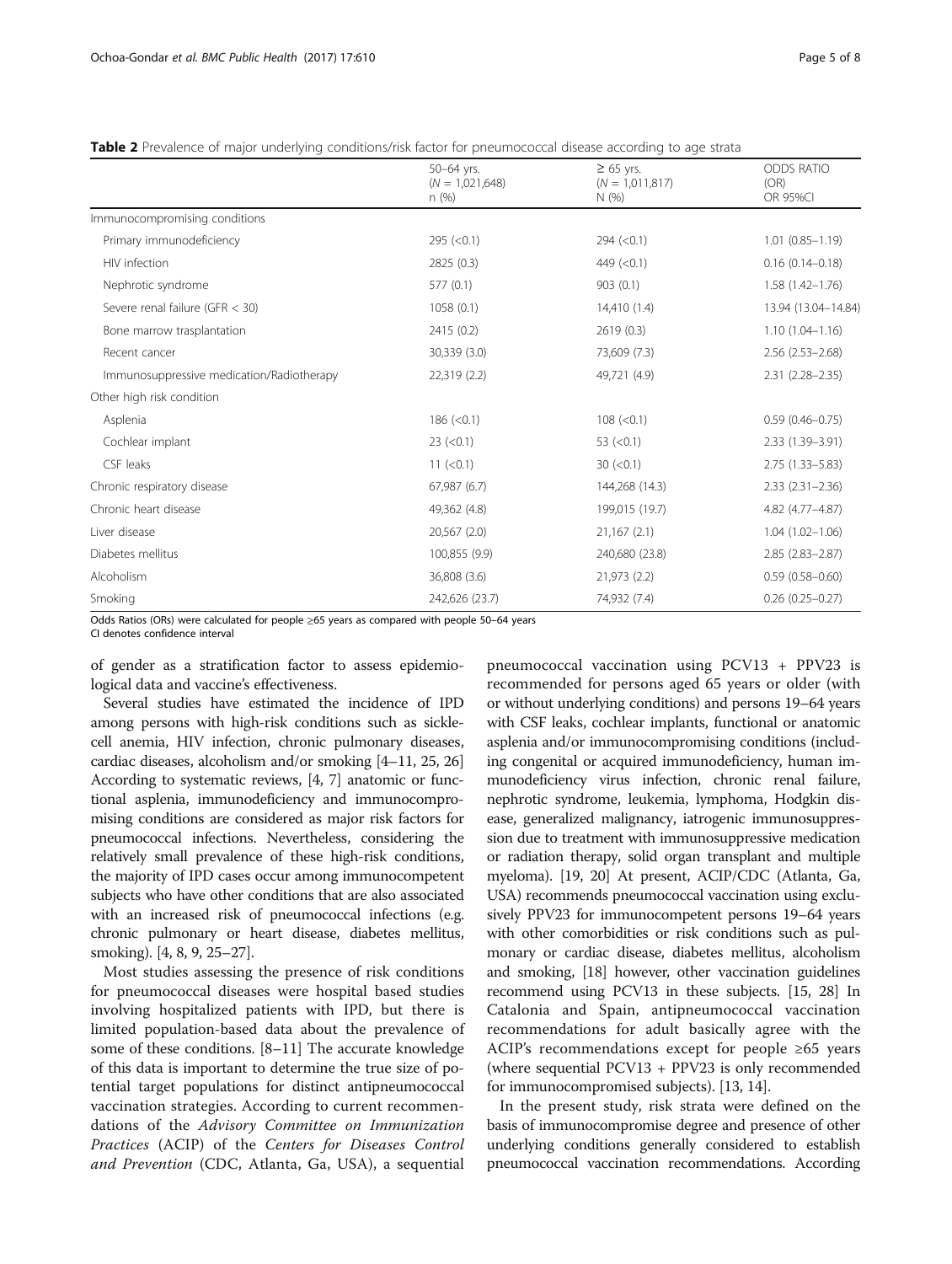to the current ACIP's recommendations (CDC, Atlanta, GA, USA), [\[18](#page-6-0)–[20](#page-6-0)] all persons with any condition classified in our study as risk stratum 1 (basically immunocompromising conditions) should be vaccinated using a sequential PCV13 + PPV23 vaccination, whereas those persons classified as risk stratum 2 in our study (immunocompetent persons with other risk conditions such as chronic pulmonary or heart disease, diabetes, alcoholism or smoking) should receive PPV23 alone. Considering risk stratum 3 (immunocompetent persons without risk conditions), ACIP/CDC (Atlanta, GA, USA) recommends  $PCV13 + PPV23$  for all people ≥65 years (with or without risk conditions) [[20](#page-6-0)] whereas other experts and guidelines (e.g, Catalonian Health Service) recommends only PPV23 if they do not have chronic illnesses or risk conditions. [[13,](#page-6-0) [29\]](#page-7-0).

Our data provides important information for policy makers in order to better determine the size of different target population considering distinct pneumococcal vaccination strategies (e.g., recommendation of PCV13 for all subjects with any risk condition or only for those with immunocompromising conditions; sequential vaccination with PCV13 + PPV23 for all people >65 years or only for those with certain risk conditions; etc). According to our data, approximately 5% of people 50–64 years are at highest-risk for pneumococcal infections and consequently dual vaccination could be recommended. Within this 50–64 years age subgroup, approximately 37% of persons have other risk conditions and therefore should be vaccinated with a unique pneumococcal vaccine (PPV23 according to current ACIP/CDC recommendations). [[18](#page-6-0)] If we consider elderly people (i.e. 65 years or older), almost half of them (45.3%) do not have underlying medical conditions requiring vaccination and they have only age criteria for increasing risk of pneumococcal infections. Thus a recommendation for dual vaccination based exclusively on age criteria >65 years (e.g. current ACIP/CDC recommendations) might be inefficient. [\[29\]](#page-7-0).

In England, a study focused on adults who had received PPV23 estimated that 12.7% of population in 2009 had at least one of the risk conditions included in the recommendations for pneumococcal vaccination there (chronic pulmonary, cardiac, renal or liver disease, diabetes mellitus, immunocompromise, aspleny, cochlear implants and CSF leaks). [[10\]](#page-6-0) In Spain, a study conducted in Navarre estimated that almost 27% of the adult population had one or more risk condition of suffering pneumococcal disease. [\[30](#page-7-0)] In our setting, a prior cohort study involving 11,241 elderly individuals reported that 50.1% study subjects had no risk conditions for pneumococcal disease (apart from age), 29.2% had one risk condition and 20.7% had two or more risk conditions. [[31](#page-7-0)] Methodological differences in outcome definitions, together with age differences in the study

populations, may explain differences in the reported prevalence.

Our study has several strengths. Study design was population-based and large enough to assess the prevalence of main underlying risk conditions related to invasive pneumococcal infections. In the study setting, similar to the rest of Spain, all inhabitants are covered by the National Health Service by a compulsory health assurance system, all inhabitants are assigned to a PHCC, medical assistance is free and most treatments are publicly funded; so a bias related to people who are not seeking care or have not been entered into the SIDIAP database is unlikely. As limitation, although the validity of clinical data source was previously checked, [\[23](#page-6-0)] information bias may have occurred if some comorbidities or underlying conditions were not recorded. We do not have available data about the prevalence of some high-risk conditions (e.g. solid organ transplantations); so the true size of the high-risk stratum for pneumococcal infections may have been slightly underestimated.

Considering the epidemiology of pneumococcal disease most studies report specific data on elderly people (i.e, 65 years or older) who experience substantial morbidity and mortality. However, data focused on younger and/or middle-aged adults is uncommon. In the present study, together with elderly people, we also included middle aged persons (i.e, persons aged 50–64 years) because they have a non-insignificant incidence of invasive pneumococcal disease (around 10 episodes per 100,000 population year in developed countries), [[8](#page-6-0)–[11\]](#page-6-0) and this was the cut off point (50 years or older) to recommend PCV13 when it was initially licensed for use in adults. [\[12\]](#page-6-0).

#### Conclusions

This large population-based study involving more than 2 million people investigating the prevalence of main risk conditions for pneumococcal infections among the general population 50 years or older in Catalonia, Spain, shows that approximately 50 % of them may be considered at-risk population for pneumococcal disease. Of this 50 % nearly 10 % have high-risk conditions and 40 % have medium-risk conditions. Updated epidemiological studies focused on distinct populations and geographical settings are necessary to know the prevalence of different risk conditions for pneumococcal disease, to clarify the true size of target populations for vaccination, and better allocate health care resources considering distinct vaccination strategies in adults.

#### Acknowledgements

We would like to acknowledge Angel Vila-Rovira and Timothy Bowring for their help in the production of this paper.

#### Funding

This work is supported, in part, by a grant from the "Fondo de Investigación Sanitaria" (FIS) of the "Instituto de Salud Carlos III" (call 2015) for the "Acción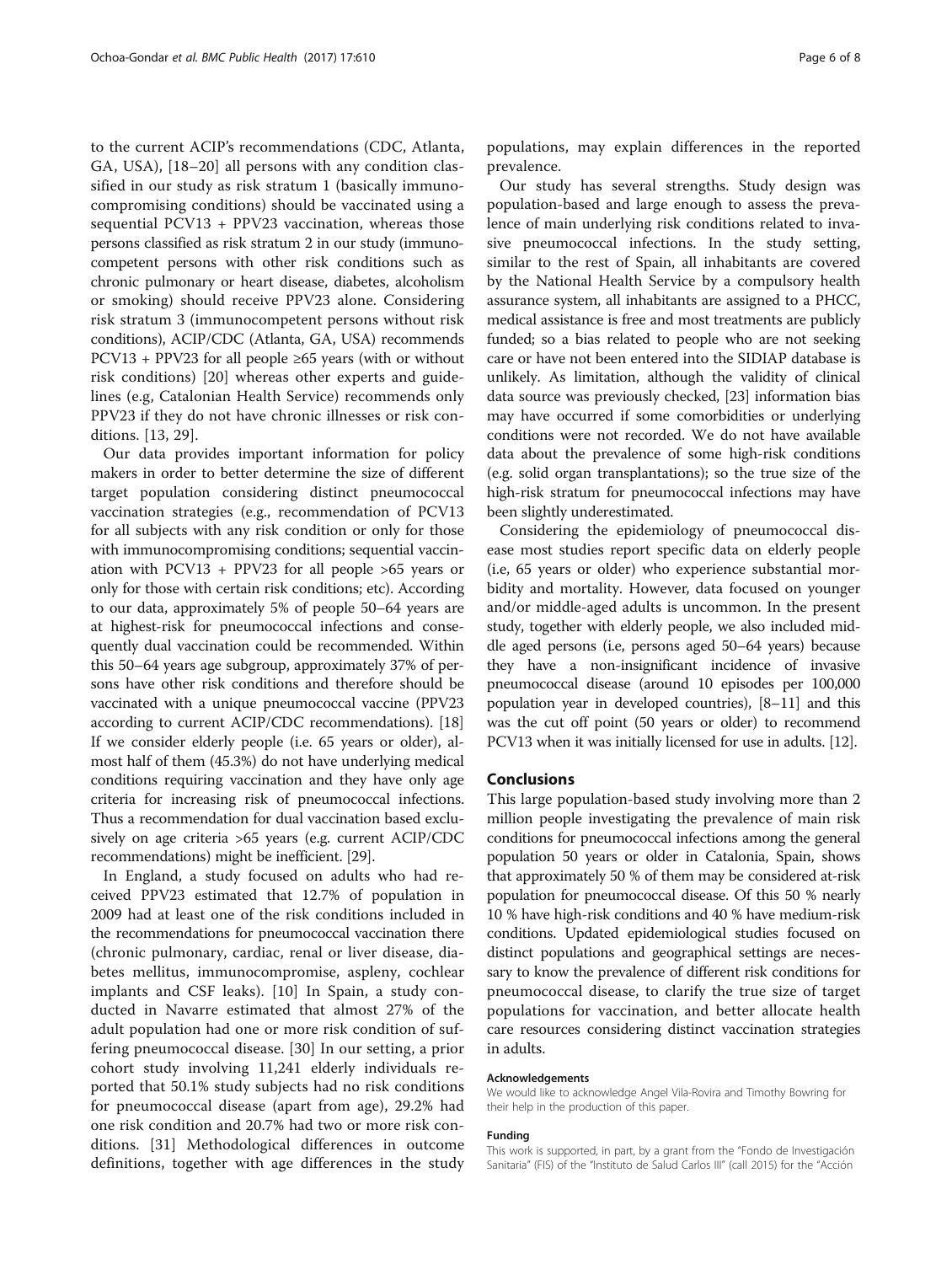<span id="page-6-0"></span>Estratégica en Salud 2013-2016 del Programa Estatal de Investigación Orientado a los Retos de la Sociedad", framing in the "Plan Estatal de Investigación Científica y Técnica y de Innovación 2013-2016"; code file PI15/01230, cofinanced by the European Union through the "Fondo Europeo de Desarrollo Regional" (FEDER). This work is also funded by a grant from the IDIAP Jordi Gol, Barcelona (grant SIDIAP 13/049).

#### Availability of data and materials

These data have been obtained from the Catalonian Health Institute Information System for the Development of Research in Primary Care (SIDIAP). Interested authors might obtain SIDIAP data (previous ethics and scientific approval by the ethics and clinical research committee of the Primary Care Research Institute Jordi Gol (IDIAP Jordi Gol)) addressing purposes to the Institution.

#### Authors' contributions

OOG, IH, AVC, CD and ES designed the study, assessed outcomes, wrote and edited the paper; MA and MJ obtained the data; IH did statistical analyses; the two first listed authors contributed similarly to this work. All authors read and approved the final manuscript.

#### Ethics approval and consent to participate

The study was approved by the ethical committee of the Institution (ethic committee IDIAP Jordi Gol P14/134) and was conducted in accordance with the general principles for observational studies. Given this is a non-interventional study, an informed consent for all 2,033,465 study participants was not required. Data were anonymized and risk of identification was null.

#### Consent for publication

Not applicable.

#### Competing interests

The authors declare that they have no competing interests.

## Publisher's Note

Springer Nature remains neutral with regard to jurisdictional claims in published maps and institutional affiliations.

#### Author details

<sup>1</sup> Primary Health Care Service "Camp de Tarragona", Institut Catala de la Salut, Rambla Nova 124, D,1°A, 43001 Tarragona, Spain. <sup>2</sup>Unitat de Suport a la Recerca of Tarragona, Institut Universitari d'Investigació en Atenció Primària Jordi Gol (IDIAP Jordi Gol), Tarragona, Spain. <sup>3</sup>Information System for the Improvement of Research in Primary Care (SIDIAP), Primary Care Research Institute Jordi Gol, Universitat Autonoma de Barcelona, Barcelona, Spain. 4 Information Systems Department, Hospital Joan XXIII, Tarragona, Spain.

# Received: 10 February 2017 Accepted: 21 June 2017

#### References

- 1. Ortqvist A, Hedlund J, Kalin M. Streptococcus Pneumoniae: epidemiology, risk factors, and clinical features. Semin Respir Crit Care Med. 2005;26:563–74.
- 2. Lynch JP, Zhanel GG. Streptococcus Pneumoniae: epidemiology and risk factors, evolution of antimicrobial resistance, and impact of vaccines. Curr Opin Pulm Med. 2010;16:217–25.
- 3. World Health Organization. Weekly epidemiological record. Pneumococcal vaccines. WHO position paper – 2012. Available from URL: [http://www.who.](http://www.who.int/wer/2012/wer8714.pdf?ua=1) [int/wer/2012/wer8714.pdf?ua=1](http://www.who.int/wer/2012/wer8714.pdf?ua=1) [Accessed 8 Aug 2016].
- 4. Centers for Disease Control and Prevention. Prevention of pneumococcal disease: recommendations of the Advisory committee on Immunization Practices (ACIP). MMWR Morb Mortal Wkly Rep. 1997;46:1–24.
- 5. Dworkin MS, Ward JW, Hanson DL, Jones JL, Kaplan JE. Pneumococcal disease among human immunodeficiency virus–infected persons: incidence, risk factors, and impact of vaccination. Clin Infect Dis. 2001;32:794–800.
- 6. Nuorti JP, Butler JC, Farley MM, Harrison LH, McGeer A, Kolczak MS, et al. Cigarette smoking and invasive pneumococcal disease. N Engl J Med. 2000;342:681–9.
- 7. Schoenmakers MCJ, Hament JM, Fleer A, Aerts PC, van Dijk H, Kimpen JLL, et al. Risk factors for invasive pneumococcal disease. Revi Med Microbiol. 2002;13:29–36.
- 8. Kyaw MH, Rose CE Jr, Fry AM, Singleton JA, Moore Z, Zell ER, et al. The influence of chronic illnesses on the incidence of invasive pneumococcal disease in adults. J Infect Dis. 2005;192:377–86.
- Klemets P, Lyytikäinen O, Ruutu P, Ollgren J, Nuorti J. Invasive pneumococcal infections among persons with and without underlying medical conditions: implications for prevention strategies. BMC Infect Dis. 2008;8:96.
- 10. van Hoek AJ, Andrews N, Waight PA, Stowe J, Gates P, George R, et al. The effect of underlying clinical conditions on the risk of developing invasive pneumococcal disease in England. J Inf Secur. 2012;65:17–24.
- 11. Backhaus E, Berg S, Andersson R, Ockborn G, Malmström P, Dahl M, et al. Epidemiology of invasive pneumococcal infections: manifestations, incidence and case fatality rate correlated to age, gender and risk factors. BMC Infect Dis. 2016;16:367.
- 12. The Committee for Medicinal Products for Human Use. European Medicines Agency. Prevenar 13. Pneumoccal polysaccharide conjugate vaccine (13-valent, adsorbed). United Kingdom. 2011. Available from URL: Available from URL: [http://www.ema.europa.eu/docs/en\\_GB/document\\_library/Summary\\_of\\_](http://www.ema.europa.eu/docs/en_GB/document_library/Summary_of_opinion/human/001104/WC500112838.pdf) [opinion/human/001104/WC500112838.pdf](http://www.ema.europa.eu/docs/en_GB/document_library/Summary_of_opinion/human/001104/WC500112838.pdf) [Accessed 22 Mar 2016].
- 13. Generalitat de Catalunya. Prevenció de la malaltia pneumocòccica en els adults i en els infants a partir dels 5 anys a Catalunya. Programa de vacunacions. Agència de Salut Pública de Catalunya. Gener de 2014. Available from URL: [http://canalsalut.gencat.cat/web/.content/home\\_canal\\_](http://canalsalut.gencat.cat/web/.content/home_canal_salut/professionals/temes_de_salut/vacunacions/documents/arxius/prevencio_neumo_catalunya_adults.pdf) [salut/professionals/temes\\_de\\_salut/vacunacions/documents/arxius/](http://canalsalut.gencat.cat/web/.content/home_canal_salut/professionals/temes_de_salut/vacunacions/documents/arxius/prevencio_neumo_catalunya_adults.pdf) [prevencio\\_neumo\\_catalunya\\_adults.pdf](http://canalsalut.gencat.cat/web/.content/home_canal_salut/professionals/temes_de_salut/vacunacions/documents/arxius/prevencio_neumo_catalunya_adults.pdf) . [Accessed 8 Aug 2016].
- 14. Grupo de trabajo vacunación frente a neumococo en grupos de riesgo 2015 de la Ponencia de Programas y Registro de Vacunaciones. Utilización de la vacuna frente a neumococo en grupos de riesgo. Comisión de Salud Pública del Consejo Interterritorial del Sistema Nacional de Salud. Ministry of Health, Social Services and Equality. 2015. Available from URL: [http://www.](http://www.msssi.gob.es/profesionales/saludPublica/prevPromocion/vacunaciones/docs/Neumococo_Gruposriesgo.pdf) [msssi.gob.es/profesionales/saludPublica/prevPromocion/vacunaciones/docs/](http://www.msssi.gob.es/profesionales/saludPublica/prevPromocion/vacunaciones/docs/Neumococo_Gruposriesgo.pdf) [Neumococo\\_Gruposriesgo.pdf.](http://www.msssi.gob.es/profesionales/saludPublica/prevPromocion/vacunaciones/docs/Neumococo_Gruposriesgo.pdf) [Accessed 8 Aug 2016].
- 15. Picazo JJ, González-Romo F, García Rojas A, Peréz-Trallero E, Gil Gregorio P, de la Cámara R, et al. Consensus document on pneumococcal vaccination in adults with risk underlying clinical conditions. Rev Esp Quimioter. 2013;26:232–52.
- 16. Vila-Corcoles A, Ochoa-Gondar O, Hospital I, de Diego C, Satué E, Bladé J, et al. Pneumococcal vaccination coverages among low-, intermediate-, and high-risk adults in Catalonia. Hum Vaccin Immunother. 2016;12:2953–8.
- 17. Ciruela P, Izquierdo C, Broner S, Hernández S, Muñoz-Almagro C, Pallarés R, et al. Sistema de notificació microbiològica de Catalunya. Epidemiologia de la malaltia pneumocòccica invasiva a Catalunya. Informe 2012–2014. Available from URL: [http://salutpublica.gencat.cat/ca/vigilancia\\_salut\\_](http://salutpublica.gencat.cat/ca/vigilancia_salut_publica/sistemes-de-declaracio-epidemiologica/sistema-de-notificacio-microbiologica-de-catalunya-snmc/) [publica/sistemes-de-declaracio-epidemiologica/sistema-de-notificacio](http://salutpublica.gencat.cat/ca/vigilancia_salut_publica/sistemes-de-declaracio-epidemiologica/sistema-de-notificacio-microbiologica-de-catalunya-snmc/)[microbiologica-de-catalunya-snmc/](http://salutpublica.gencat.cat/ca/vigilancia_salut_publica/sistemes-de-declaracio-epidemiologica/sistema-de-notificacio-microbiologica-de-catalunya-snmc/). [Accessed 8 Sep 2016].
- 18. Centers for Disease Control and Prevention (CDC). Advisory Committee on Immunization Practices (ACIP). Updated recommendations for prevention of invasive pneumococcal disease among adults using the 23-Valent pneumococcal polysaccharide vaccine (PPSV23). MMWR. 2010;59(34):1102–6.
- 19. Centers for Disease Control and Prevention. Use of 13-valent pneumococcal conjugate vaccine and 23-valent pneumococcal polysaccharide vaccine for adults with immunocompromising conditions: recommendations of the Advisory committee on Immunization Practices (ACIP). MMWR Morb Mortal Wkly Rep. 2012;61:816–9.
- 20. Centers for Disease Control and Prevention. Use of 13-Valent pneumococcal conjugate vaccine and 23-Valent pneumococcal polysaccharide vaccine among adults aged ≥65 years: recommendations of the Advisory committee on Immunization Practices (ACIP). MMWR Morb Mortal Wkly Rep. 2014;63:822–5.
- 21. Vila-Corcoles A, Hospital I, Ochoa-Gondar O, de Diego C, Satue E, Aragón M, et al. Prevalence of high-risk underlying conditions for pneumococcal disease among people over 50 years in Catalonia, Spain. Primary Health Care. 2016;6:234.
- 22. Information system for the development of research in primary care (SIDIAP data base). Available from URL:<http://www.sidiap.org/> [Accessed Juny 8, 2016].
- 23. García-Gil MM, Hermosilla E, Prieto-Alhambra D, Fina F, Rosell M, Ramos R, et al. Construction and validation of a scoring system for the selection of high-quality data in a Spanish population primary care database (SIDIAP). Inform Prim Care. 2011;19:135–45.
- 24. Wiemken TL, Carrico RM, Klein SL, Jonsson CB, Peyrani P, Kelley RR, et al., CAPO Investigators. The effectiveness of the polysaccharide pneumococcal vaccine for the prevention of hospitalizations due to Streptococcus Pneumoniae community-acquired pneumonia in the elderly differs